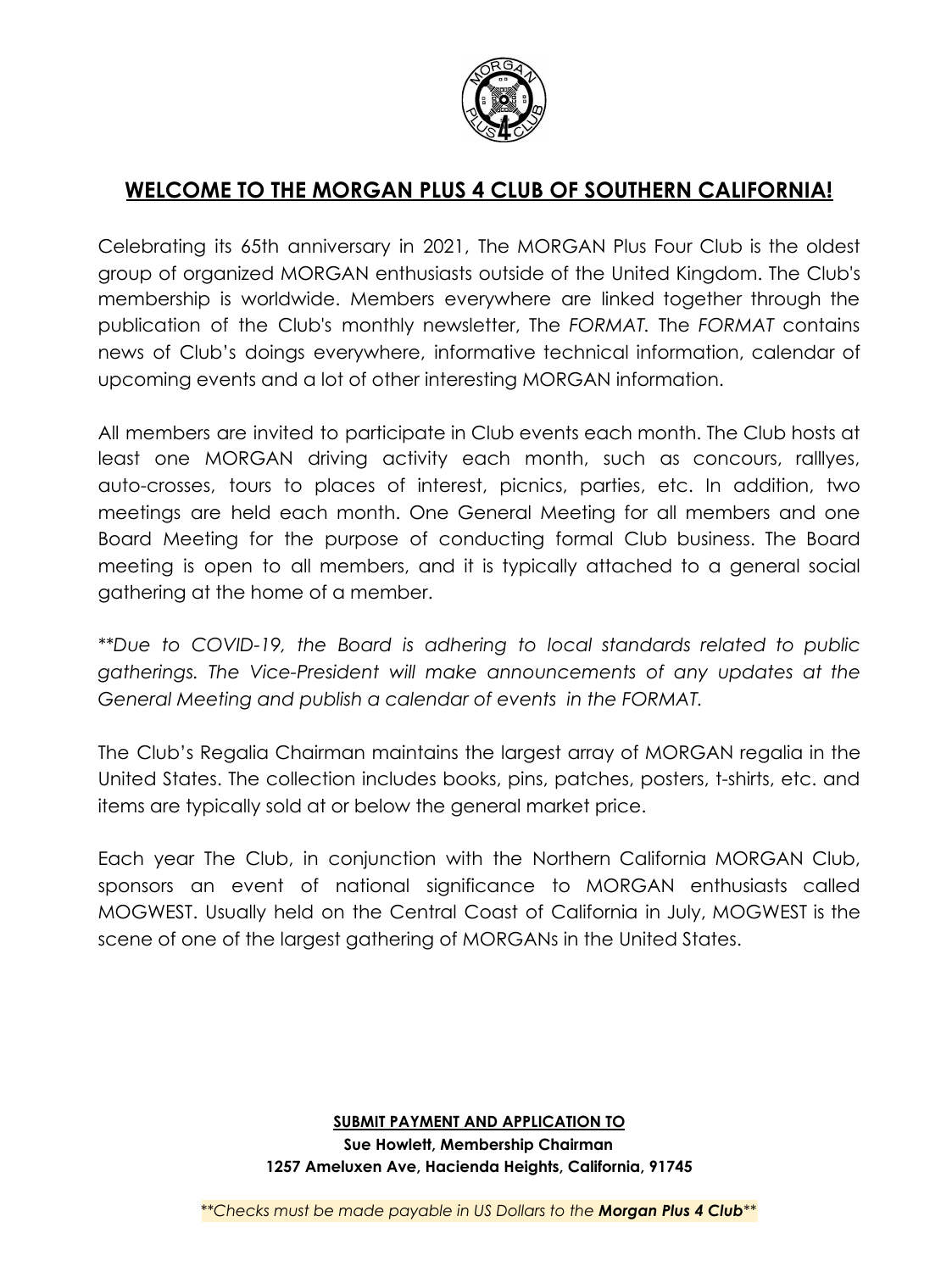

## **MORGAN PLUS 4 CLUB NEW MEMBER MEMBERSHIP APPLICATION**

#### **MEMBER INFORMATION**

| <b>NAME</b>                |  |
|----------------------------|--|
| <b>SPOUSE/PARTNER NAME</b> |  |
| <b>ADDRESS</b>             |  |
| <b>PHONE NUMBER</b>        |  |
| <b>EMAIL ADDRESS</b>       |  |

#### **SELECT MEMBERSHIP TYPE FROM THE LIST BELOW:**

| <b>REGULAR</b><br><b>MEMBER</b><br><i><b>INCLUDES</b></i><br>EMAIL<br><b>FORMAT)</b> | <b>AUXILIARY</b><br><b>MEMBER</b><br>(FOR<br><b>ADDITIONAL</b><br><b>MEMBERS OF</b><br><b>YOUR</b><br>HOUSEHOLD) | OUT-OF-<br><b>CALIFORNIA</b><br><b>MEMBER</b><br><i><b>INCLUDES</b></i><br><b>EMAIL FORMAT)</b> | <b>FORMAT</b><br><b>SUBSCRIPTION</b><br><b>ONLY</b><br><i>(INCLUDES</i><br>PRINT + EMAIL<br><b>FORMAT)</b> | <b>COLOR</b><br><b>PRINTED</b><br><b>FORMAT</b><br><b>ONLY</b> | <b>EMAIL</b><br><b>FORMAT ONLY</b> | <b>TOTAL</b> |
|--------------------------------------------------------------------------------------|------------------------------------------------------------------------------------------------------------------|-------------------------------------------------------------------------------------------------|------------------------------------------------------------------------------------------------------------|----------------------------------------------------------------|------------------------------------|--------------|
|                                                                                      |                                                                                                                  |                                                                                                 |                                                                                                            |                                                                |                                    |              |
| \$50.00                                                                              | \$10.00                                                                                                          | \$50.00                                                                                         | \$50.00                                                                                                    | \$15.00                                                        | \$35.00                            |              |

*\*\*Checks must be made payable in US Dollars to the Morgan Plus 4 Club\*\**

#### **MORGAN DATA**

| <b>YEAR / YEAR ACQUIRED</b> |  |
|-----------------------------|--|
| <b>MODEL</b>                |  |
| <b>COLOR</b>                |  |
| <b>FRAME # (OPTIONAL)</b>   |  |
| <b>ENGINE # (OPTIONAL)</b>  |  |
| <b>LICENSE PLATE</b>        |  |

#### **SUBMIT PAYMENT AND APPLICATION TO**

**Sue Howlett, Membership Chairman 1257 Ameluxen Ave, Hacienda Heights, California, 91745**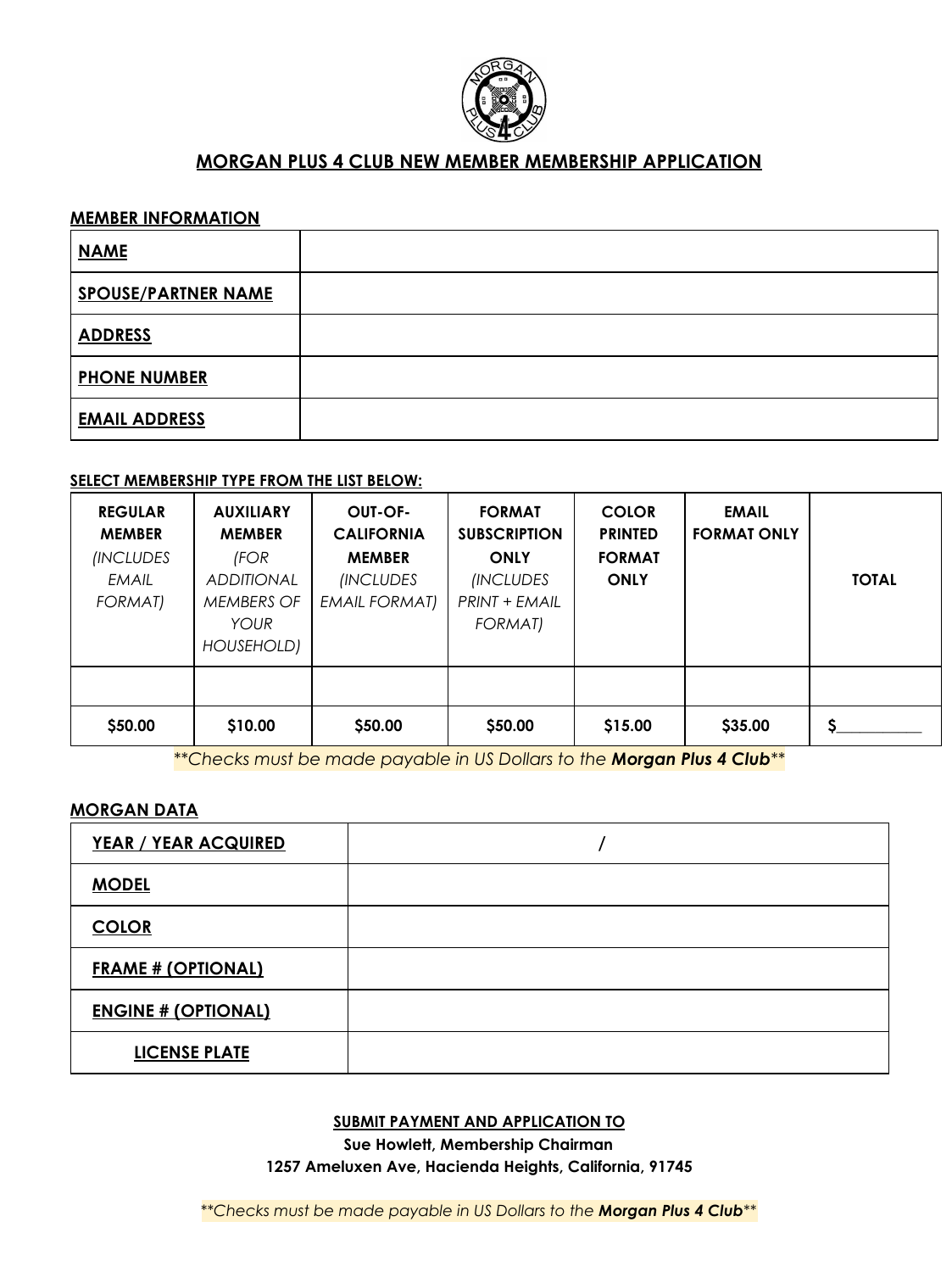

# **ADDITIONAL MORGANS DATA**

#### **MORGAN DATA**

| <b>YEAR / YEAR ACQUIRED</b> |  |
|-----------------------------|--|
| <b>MODEL</b>                |  |
| <b>COLOR</b>                |  |
| <b>FRAME # (OPTIONAL)</b>   |  |
| <b>ENGINE # (OPTIONAL)</b>  |  |
| <b>LICENSE PLATE</b>        |  |

## **MORGAN DATA**

| <b>YEAR / YEAR ACQUIRED</b> |  |
|-----------------------------|--|
| <b>MODEL</b>                |  |
| <b>COLOR</b>                |  |
| <b>FRAME # (OPTIONAL)</b>   |  |
| <b>ENGINE # (OPTIONAL)</b>  |  |
| <b>LICENSE PLATE</b>        |  |

#### **MORGAN DATA**

| <b>YEAR / YEAR ACQUIRED</b> |  |
|-----------------------------|--|
| <b>MODEL</b>                |  |
| <b>COLOR</b>                |  |
| <b>FRAME # (OPTIONAL)</b>   |  |
| <b>ENGINE # (OPTIONAL)</b>  |  |
| <b>LICENSE PLATE</b>        |  |

### **SUBMIT PAYMENT AND APPLICATION TO**

**Sue Howlett, Membership Chairman 1257 Ameluxen Ave, Hacienda Heights, California, 91745**